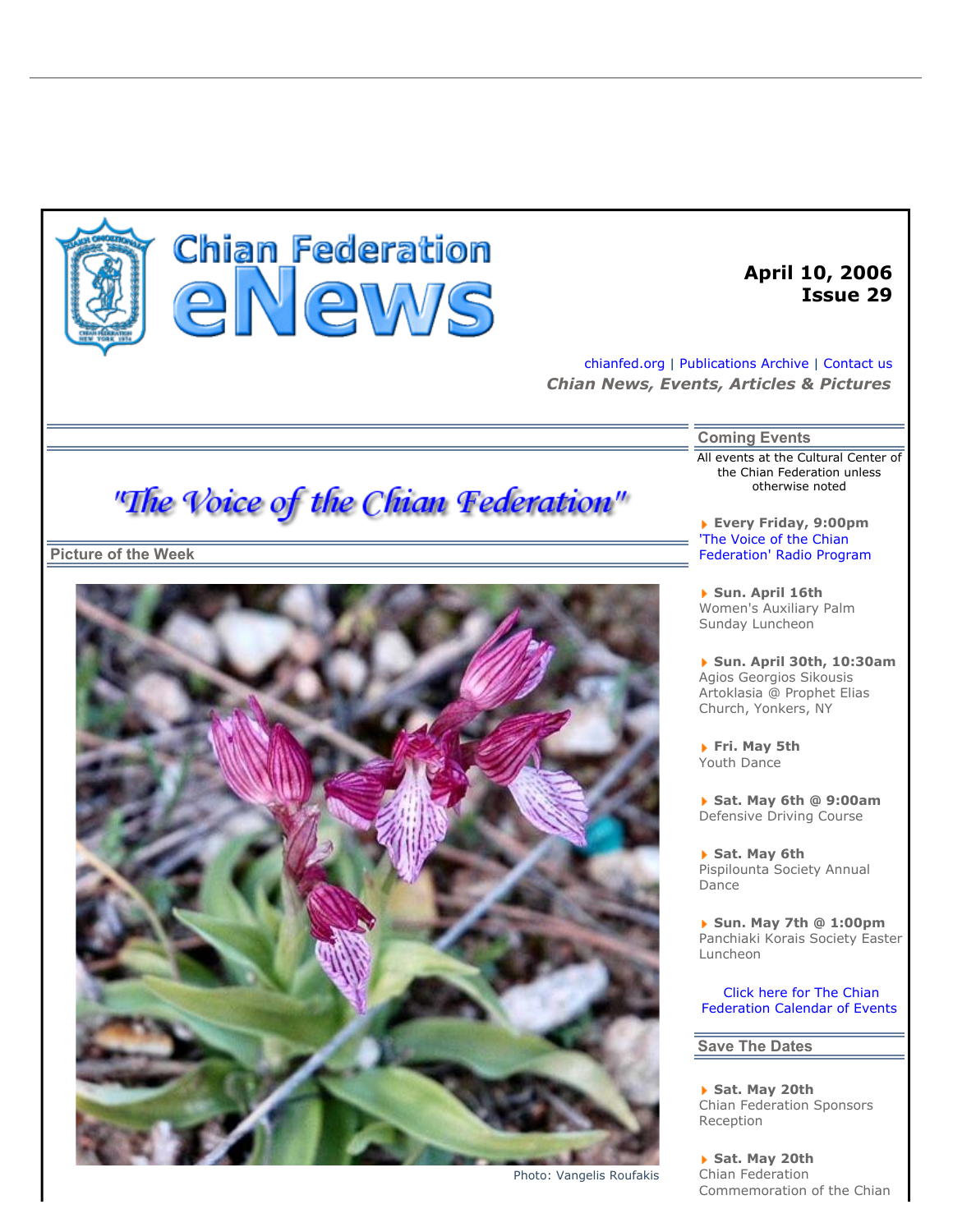## Chian Wild Orchid, Spring 2006

#### **Editorial**

#### **Axios**

As you will read in the *News & Events* section of eNews below, the Chian Federation has overwelmingly decided to honor Mr. George Almiroudis for his many contributions to the Chian Federation, the Greek-American Community and Chios in general. For more than 30 years, Mr. Almiroudis' financial, personal work and other contributions have been invaluable in securing the survival and growth of our organization as well as countless other organizations and individuals. In the next issue, as we lead up to May 20th, the day of the Sponsors Reception, we will provide you with a profile of the honoree and a small sample of his contributions. In the meantime, let us be the first to say to Mr. Almiroudis: "Congratulations on a well deserved honor."

The Chian Federation eNews Editorial Committee

**Chianfed.org Highlights** 

▶ Chian Federation Picture **Gallery** 

**Oct. 26th - Oct. 29th** Chios Societies of America & Canada Annual Convention, San Francisco, California

▶ Chios Picture Gallery

▶ Children of the Chios **Massacre** 

#### **News & Events**

#### **The Chian Federation to Honor George Almiroudis**



George Almiroudis, Chairman of the Chian Federation Parade Committee, 1978

The Board of Directors and the Executive Council of the Chian Federation take great pleasure in informing you that a testimonial dinner will be held in honor of Mr. George Almiroudis, a founding member and long time benefactor of the Chian Federation. The event will take place on Saturday, May 20th at the Hellenic American Cultural Center of the Chian Federation 44-01 Broadway, Astoria, NY.

George Almiroudis is truly a unique individual. His philanthropic and patriotic activities have earned him the respect and admiration of not only the Chian Federation members but the Hellenic community as well. A fervent proponent of Hellenic ideals he has served the Federation and the Chian-American community with distinction and dedication.

The contribution for the evening is \$100 per individual and it includes a reception, full sitdown dinner and entertainment until the wee hours of the morning. A Commemorative Journal where we can all express our feelings and gratitude to George will also be published. All proceeds from the event and the Journal will go exclusively to support the many activities and programs of the Chian Federation.

For more information, commemorative journal contracts and reservations, please call the Chian Federation office at 718-204-2550. Journal contracts may also be downloaded from our web site at the following link: Journal Contract<

We trust that we can count on your presence and support on May 20th as we all thank George Almiroudis for his dedication, support, commitment and most of all his friendship.

#### **Palm Sunday Luncheon**

**Women's Auxiliary of the Chian Federation Palm Sunday Luncheon Sunday, April 16, 2006 2:00pm** 

**This Week in Chian History** 

**April 10, 1739** - A heat wave destroyed the fig trees and vineyards on Chios as if the trees were torched.

**April 10, 1942** - The exodus of young Chians to Turkey to survice from the starvation and the German occupation continues with many victims. Over 200 drowned crossing to Turkey in small boats.

**April 14, 1913** - The newspaper "Nea Chios" announced the start of operations of two movie theaters on Chios, "Rome" and "Edison".

**April 17, 1556** - The Turkish fleet under the command of Admiral Piali Pasha with 120 galleys and takes Chios without battle. The Genoans who governed the island were exiled or put to death; their property was seized or plundered by the Turkish soldiers. With the annexation of the island by the Ottomans, Sultan Selim II grants Chians enviable privileges.

**April 23, 1822** - Metropolitan Platon is hanged by the Turks in the public square of Chios, Vounaki. Together with Platon also hanged were the Chian elders held as hostages by the Turks for a year as well as his deacon Makarios.

**April 27, 1748** - Adamantios Korais, the son of Chian parents, born in Smyrna. Korais a graduate of the University of Montpellier in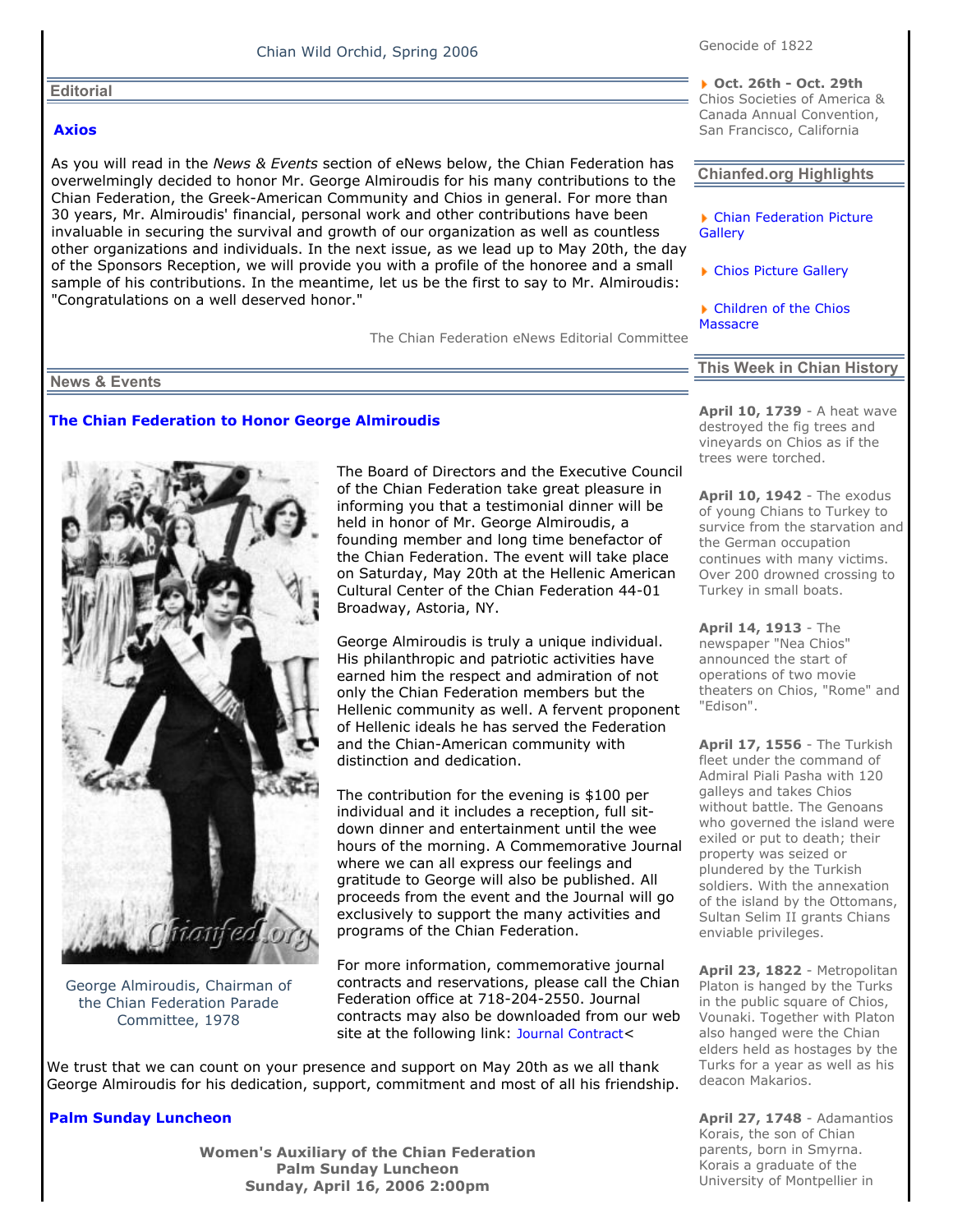## **Women's Auxiliary Luncheon for the Children of Saint Basil's Academy**



On Sunday March 26th, the Women's Auxiliary of the Chian Federation, hosted the children of Saint Basil's Academy, to a fun afternoon of food and dancing at the Chian Federation. All extensive library to Chios. the children of the Academy as well as the over 150 Chians who attended the event, had a great time. All food and pastries were donated by various restaurants which allowed the Women's Auxiliary to donate all the

proceeds from the event directly to the children.

In our picture, the children receiving their gifts from the President of the Chian Federation alex Doulis, the newly elected President of the Women's Auxiliary, Maria Papagiannakis and the outgoing President Angeliki Perrikos.

## **New York Greek Independence Day Parade**

The unusually mild and sunny weather, for this time of year, in New York, permitted tens of thousands of Greek to participate at the annual Greek Independence Day Parade up Manhattan's Fifth Avenue on Sunday April 2nd.

The Chians once again, just as every year, gave their best to present a large number of marchers. A few hundred Chians, marched behind the float representing the fire-ship of the great naval hero of the Greek War of Independence, Konstantinos Kanaris. As in the past few years, ALL Chians marched together under the Auspices of the Chios Societies of America and Canada.

Unfortunately the great display of the Chians was missed by most viewing the Parade since we were one of the last organizations to march. What's even more unfortunate, as we passed the stands for the dignitaries, to our surprise the stands were mostly empty. Many of our members raised the question (to which we couldn't find a good answer): "if the Greek and American dignitaries and church officials could not watch the whole parade, shouldn't at least some members of the Board of the Federation of Hellenic Societies, the organizers of the Parade, remain behind to observe the fine work done by those marching?"

After the Parade, all participants, were hosted at the Cultural Center of the Chian Federation where the Women's Auxiliary provided lunch and coffee.

## **Chian Dance Groups Perform at Nursing Homes**

This past Saturday, April 8th, the Dance Groups of the Women's Auxiliary of the Chian Federation continued their program, which

1788, spent most of his life as an expatriate in Paris. A classical scholar and philosopher, Korais was repelled by the Byzantine influence in Greek society and was a fierce critic of the ignorance of the clergy and their subservience to the Ottoman Empire. He realized that education was a precursor to Greek liberation. He invented Katharevousa a cleansed form of the ancient Greek language. Korais had extensive ties with Chios and in his will bequeathed his

> Sources: Hiako Imerologio tou 2000; Chios Imerologio 1979; Hiohronologio

#### **Web Links**

All links presented in eNews, and many more can be reached via the Chian federation Site at http://www.chianfed.org/links

**Gallery Touri - Chios - Greece** An art gallery in Chios run by a Norwegian artist living in Chios, who paints mainly Chios.

**Prometheus - Federation of Greek-American Teachers**

**Cave of Olympi - ÓðÞëáéï Ïëýìðùí ×ßïõ**

#### **Did You Know...**

... the pilot of the first ship to circumnavigate the globe was Chian? His name was Francisco Albo. On August 10, 1519,Magellan sailed from Seville with five ships and a crew of 243 men, seven of them Greek, to find a passage linking the Atlantic and Pacific oceans.

The ships were the Trinidad, the San Antonio, the Concepcion, the Santiago, and the Victoria. All seven Greek sailors who began the voyage survived. Three of them were on board the Victoria: pilot Francisco Albo from Chios, pilot's assistant Miguel de Rodas and sailor Miguel Sanchez de Rodas, both from Rhodes.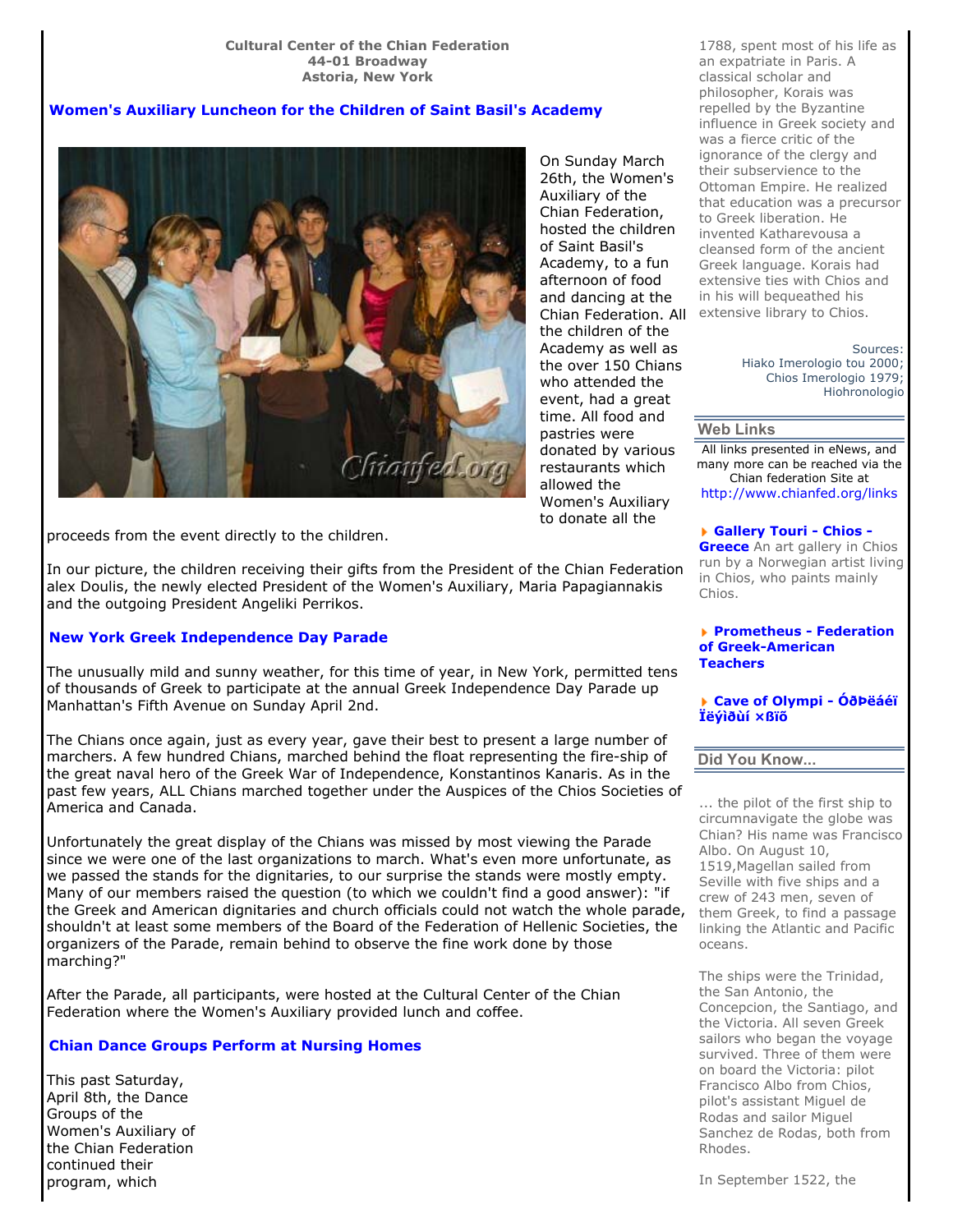started last spring, performing for the less fortunate among us. The youngest and middle groups performed at the Ozanam Hall of the Queens Nursing Home in Bayside. This innovative program, has met with positive response from the residents of the institutions the Dance Groups



perform. More performances by all the Dance Groups, are scheduled until the end of June.

Just as last year, our Dance Group has been invited to perform in front of 70,000 Mets fans on Friday June 16th, during Greek Night at Shea Stadium. In addition, as in years past, we can look forward to stellar performances this Sunday when all Groups perform at the Annual Palm Sunday Luncheon organized by the Women's Auxiliary of the Chian Federation.

**Chios Bookshelf** 

**Dr. Alexander Vlasto's "XIAKA" CHAPTER VI.** 

## **A.D. 1453 - 1477.**

#### *Continued from the last issue of eNews*

The Justinianis, anticipating the evils that would befall them, wrote (14th August, 1455) a letter to the Pope Callixtus III, in which they implored his assistance, and begged him to declare a crusade against the enemies of the Cross. At the end of the letter, they said that, if their prayers remained unanswered, calling upon the Supreme Judge to witness their abandonment, they would fight for their faith, up to their last breath.<sup>(6)</sup> The Doge of Genoa, Peter Fregoso, sent two ships and 500 men to their assistance, as well as corn, and a good supply of other munitions of war (1456).<sup>(7)</sup> But the Justinianis seeing, on one side, the terrible dissensions between Genoa and Alfonso King of Sicily, on the other, that Mahomet, having conquered Enos and the neighbouring islands of Thasos and Samothrace, was preparing to march against Chios in the spring, again sent him ambassadors, to try and divert the now close approaching storm. Mahomet, being satisfied with the payment of 30,000 ducats for the sunken ship, and a tribute of 10,000 florins, turned his arms against Lemnos, which he took, and postponed the conquest of Chios and Lesbos to some future time.<sup>(8)</sup> Next year, some months after the Crusaders, led by the ever victorious Hunyadi, had defeated Mahomet at Belgrade, sixteen Papal ships, commanded by the Cardinal Ludovic Scarampa, appeared in the Aegean, coming to the assistance of the more important islands. Dropping anchor off Chios, the Cardinal urged the Chian authorities to refuse payment of the tribute to the Sultan (1457); but they, fearing the vengeance of the Turks, after the departure of the Papal fleet, refused to listen.<sup>(9)</sup> (Who could have foreseen that after a lapse of 364 years this situation would be repeated?) Time showed that their fears were well grounded, for the Sultan, leaving them unmolested, sent his fleet to Lemnos, and punished it for having listened to the advice of Scarampa. The Justinianis, however, seeing that Mahomet had conquered Lesbos, fearing the same fate, and no longer being able to expect help from Genoa, on account of her own troubles, appealed to the Pope, Pius  $II.(10)$  They also began further fortifying their city, to enable it to offer the longest possible resistance to the great forces of their oppressor. The Pope, being without money, had to have recourse to his spiritual treasury, and promised indulgences to all who should go to the assistance of Chios! The Chians, however, hampered both by civil dissension<sup>(11)</sup> and lack of money for their work of fortification, again sent envoys to Genoa, praying for help. The Genoese, who had just lost their rich colony of Kaffa on the Taman Chersonese (1474), fearing to lose Chios also, ordered four ships (two of which belonged to the Justinianis and the other two to

Victoria docked in Seville after being at sea for three years. The 18 sailors aboard who had survived the journey were the first men in history to circumnavigate the globe on a ship piloted by a Chian. Much which is known about the three-year voyage of discovery comes from Francisco Albo's pilot log.

A faithful reproduction of the Victoria which is currently sailing around the world, visited the largest port of Greece Pireas, in honor of the Greek contribution to the original voyage, two weeks week ago.

#### **Chios Quote**

 $66$  It is now half a century since the name of Scio rang through the civilized world as the theatre of a deed which Turkish history itself can scarcely parallel, and the island is vigorously regaining its prosperity. It only needs to recall the outlines of the story. The fertile island, which is four times the extent of the Isle of Wight, was the home of one hundred and ten thousand inhabitants, of whom only six thousand were Turks. The Greeks of Scio were said to differ physically and morally from all their kindred; their merchants were princes at home and abroad, art and literature flourished, with grace and refinement of manner, and there probably nowhere existed a society more industrious, gay, contented, and intelligent. Tempted by some adventurers from Samos to rebel, they drew down upon themselves the vengeance of the Turks. The city of Scio, with its thirty thousand inhabitants, and seventy villages, were reduced to ashes; twenty-five thousand of all ages and both sexes were slain, forty-five thousand were carried away as slaves, among them women and children who had been reared in luxury, and most of the remainder escaped, in a destitute state,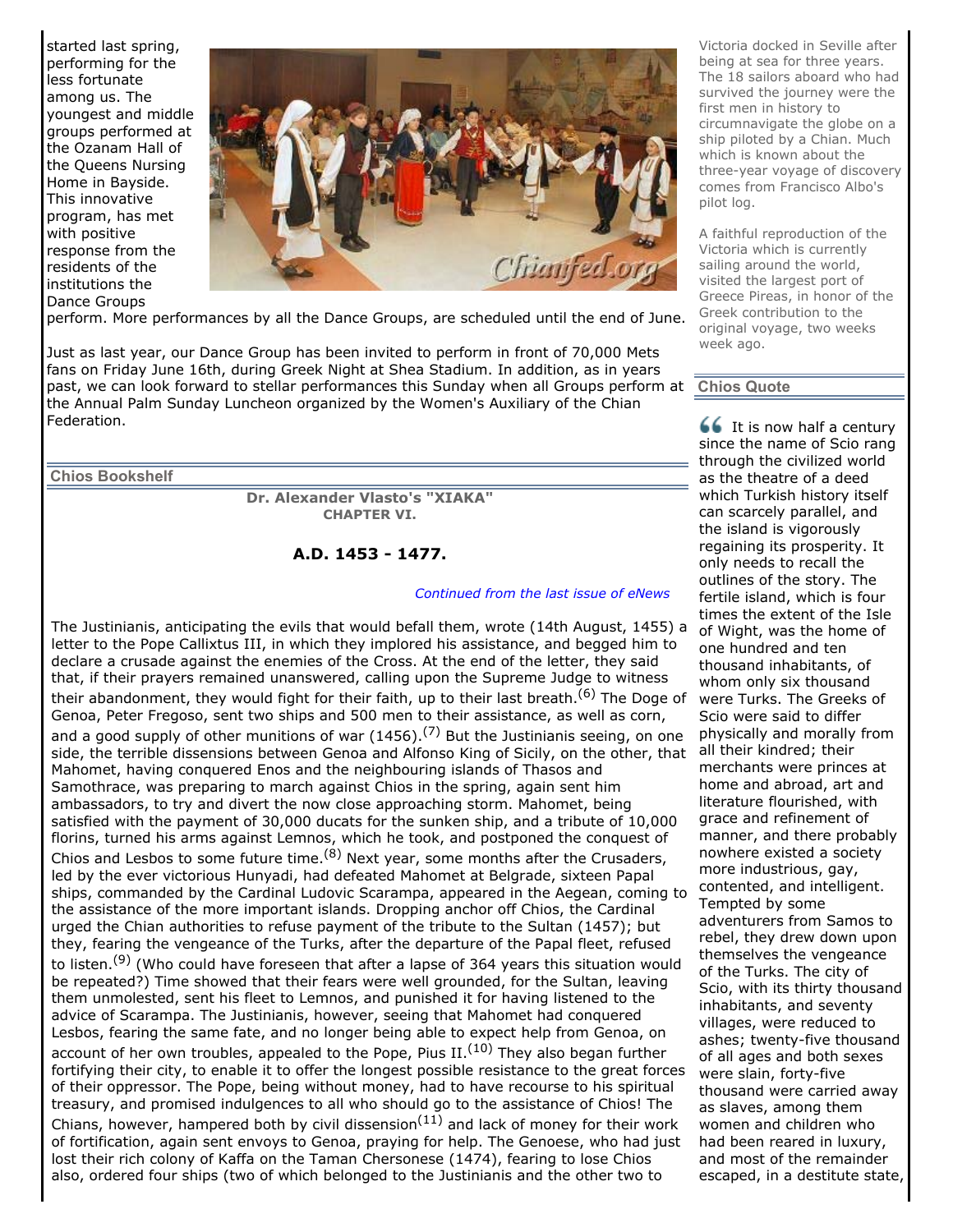Negri and Spinola, rich citizens of Genoa) to go to the help of Chios. Three years later too, they sent Francesco Sofia, Professor of Law, to the Pope, Sixtus IV, for pecuniary assistance, and received 5,000 scudi<sup>(12)</sup> (1477). That the sovereignty of the island was considered a valuable asset to Genoa, was shown some sixteen years later. Hearing from the Genoese, in Galata, that the Turks were preparing a formidable fleet to conquer the island, they called a council, in which it was decided to arm five large ships to send 5,000 men, in addition to sailors, and to give the command to Thomas Justiniani Forneti. But Thomas arriving in Chios, found quiet and peace reigning there because the Turks, altering their plans, had again deferred their expedition against Chios to a more favourable occasion, as we shall hereafter see. At this time it is possible that, then serving as a simple sailor, Christopher Columbus may have set his foot on Chios.<sup>(13)</sup>

**FOOTNOTES:**

(6) "Sacra Scio," p. 49.

 $(7)$  Sismondi, "hist. des rep. italiennes du moyen-age," vol. X, pp. 67-72.

(8) Ducas, "Byz. Hist."

(9) Ducas, "Byz. Hist."

(10) The Pope was so zealous in his desire to free the Christians from their slavery under the Turks, that he even conceived the extraordinary idea of writing a letter to the Sultan Mahomet himself, trying to convert him to Christianity by force of argument. In order to convince him, he not only quoted arguments from the Apostles and Fathers of the Church, but even resorted to the profane faith of Solon and Lycurgus; and, in order to rouse his ambition, quoted Constantine the Great, who after being baptised and armed with the symbol of the Cross, became ever victorious and Ruler of the whole inhabited world. (Mich. "Hist. Crois," vol. VIII, p. 375).

 $(11)$  These dissensions between the Maonenses and the Latin Bishop, Hieronymus Camolli, arose over the confiscated ecclesiastical property of the Greek conspirators, (of which we have made mention earlier). Eventually they referred the matter to the Pope Sixtus IV., who decided (1473) that the Maonenses should return possession of the property, but pay the Bishop a perpetual annual sum of 400 ducats, and a further single sum of 100 ducats, for the restoration of the Episcopal Church.

 $(12)$  "Sacra Scio," p. 53. Serra, "Istoria," etc., p. 236.

 $(13)$  Humboldt, "examen critique de l'hist. de la geographic a nouveau continent," in the newspaper "Presse." llth April, 1831

*Continues in the next issue*

into other parts of Greece. At the end of the summer's harvest of death, only two thousand Sciotes were left on the island. 22

> **Charles Dudley Warner, "In the Levant", 1877**



*The Greek Exile* by Christophorus Plato Castanis

## **Donations**

As a not-for-profit organization, the Chian Federation depends on the kindness of members and friends to carry out its many programs.

Your kind donations are welcome and tax deductible to the extend allowed by law.



**From the Archives** 



Photo: Nikos Papagiannakis

The members of the Middle Dance Group of the Women's Auxiliary performing at the 2005 Palm Sunday Luncheon